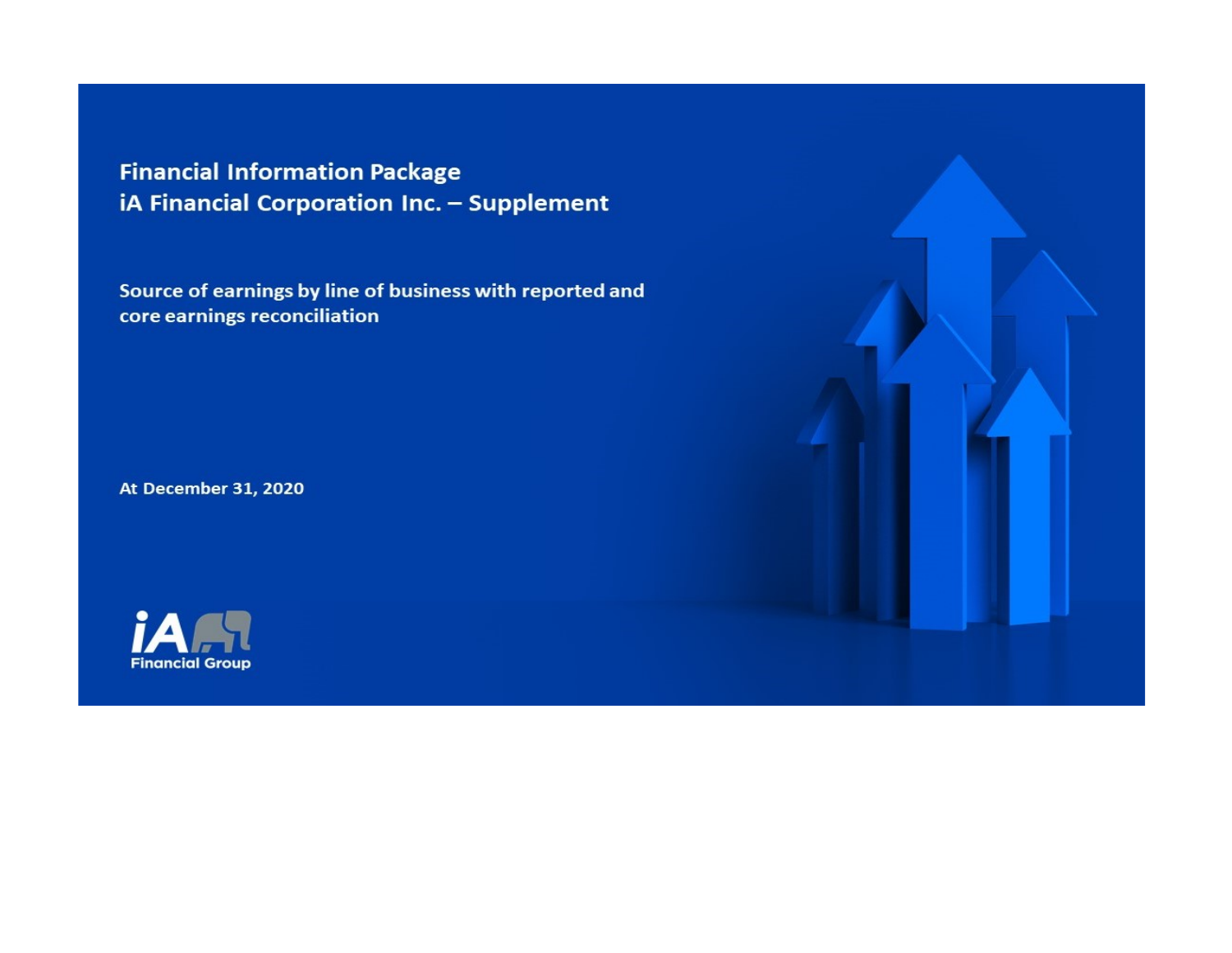| <b>SOURCES OF EARNINGS - CONSOLIDATED</b>                                                                                              |        |                |                          |         |                          |                |                |                          |         |         |
|----------------------------------------------------------------------------------------------------------------------------------------|--------|----------------|--------------------------|---------|--------------------------|----------------|----------------|--------------------------|---------|---------|
|                                                                                                                                        |        | 2020           |                          |         |                          | 2019           |                | 2020                     | 2019    |         |
| (In millions of dollars, unless otherwise indicated)                                                                                   | Q4     | Q <sub>3</sub> | Q2                       | Q1      | Q4                       | Q <sub>3</sub> | Q <sub>2</sub> | Q1                       | Annual  | Annual  |
| Operating profit (loss) <sup>1</sup>                                                                                                   |        |                |                          |         |                          |                |                |                          |         |         |
| Expected profit on in-force <sup>3</sup>                                                                                               | 213.2  | 224.6          | 176.9                    | 186.2   | 192.8                    | 206.9          | 194.4          | 174.5                    | 800.9   | 768.6   |
| Experience gain (loss)                                                                                                                 | (23.1) | 26.3           | 42.6                     | (142.9) | (11.3)                   | 5.0            | 15.6           | 16.2                     | (97.1)  | 25.5    |
| Impact of new business (strain)                                                                                                        | (5.7)  | (1.7)          | (9.6)                    | (10.5)  | 0.3                      | (2.3)          | (1.3)          | (6.1)                    | (27.5)  | (9.4)   |
| Changes in assumptions and management actions <sup>2</sup>                                                                             | 5.6    |                | $\overline{\phantom{a}}$ | (24.0)  | 2.9                      | (8.5)          |                | $\overline{\phantom{a}}$ | (18.4)  | (5.6)   |
| Total                                                                                                                                  | 190.0  | 249.2          | 209.9                    | 8.8     | 184.7                    | 201.1          | 208.7          | 184.6                    | 657.9   | 779.1   |
| Income on capital <sup>1</sup>                                                                                                         | 21.2   | 19.3           | 30.8                     | 34.3    | 27.0                     | 40.1           | 32.4           | 22.6                     | 105.6   | 122.1   |
| Income (loss) before income taxes <sup>1</sup>                                                                                         | 211.2  | 268.5          | 240.7                    | 43.1    | 211.7                    | 241.2          | 241.1          | 207.2                    | 763.5   | 901.2   |
| Income taxes $1$                                                                                                                       | (33.6) | (45.5)         | (52.5)                   | 1.6     | (35.2)                   | (52.1)         | (54.0)         | (50.4)                   | (130.0) | (191.7) |
| Net income (loss) attributed to shareholders                                                                                           | 177.6  | 223.0          | 188.2                    | 44.7    | 176.5                    | 189.1          | 187.1          | 156.8                    | 633.5   | 709.5   |
| Dividends attributed to preferred shares issued by a subsidiary                                                                        | 5.7    | 5.5            | 5.5                      | 5.6     | 5.3                      | 5.4            | 5.7            | 5.7                      | 22.3    | 22.1    |
| Net income (loss) attributed to common shareholders                                                                                    | 171.9  | 217.5          | 182.7                    | 39.1    | 171.2                    | 183.7          | 181.4          | 151.1                    | 611.2   | 687.4   |
| Core earnings adjustments (post tax) <sup>1</sup>                                                                                      |        |                |                          |         |                          |                |                |                          |         |         |
| Market-related impacts that differ from management's best estimate<br>assumptions                                                      |        |                |                          |         |                          |                |                |                          |         |         |
| Increase (decrease) in income on UL policies                                                                                           | (7.9)  | (5.5)          | (14.5)                   | 22.8    | (5.3)                    | (1.2)          | 0.3            | (12.7)                   | (5.1)   | (18.9)  |
| Macroeconomic impact on level of assets backing LT liabilities                                                                         | (1.8)  | (2.5)          | 0.5                      |         | (3.1)                    | (2.0)          | (0.5)          | (0.1)                    | (3.8)   | (5.7)   |
| Higher (lower) than expected management fees                                                                                           | (1.5)  | (2.0)          | (4.2)                    | 2.1     | (0.7)                    | ä,             | (0.4)          | (3.6)                    | (5.6)   | (4.7)   |
| Impact of dynamic hedging                                                                                                              | 1.5    | (3.2)          | 7.1                      | 60.7    | (5.1)                    | (4.2)          | (3.5)          | 0.4                      | 66.1    | (12.4)  |
| Total                                                                                                                                  | (9.7)  | (13.2)         | (11.1)                   | 85.6    | (14.2)                   | (7.4)          | (4.1)          | (16.0)                   | 51.6    | (41.7)  |
| Assumption changes and management actions                                                                                              | (3.9)  |                |                          |         | (2.3)                    |                |                |                          | (3.9)   | (2.3)   |
| Charges or proceeds related to acquisition or disposition of a business,<br>including acquisition, integration and restructuring costs | 6.2    | (4.3)          | (1.7)                    | 0.5     | $\overline{\phantom{a}}$ | (13.6)         |                | ٠                        | 0.7     | (13.6)  |
| Amortization of acquisition-related finite life intangible assets                                                                      | 12.9   | 16.7           | 7.7                      | 7.7     | 6.7                      | 6.7            | 6.7            | 6.7                      | 45.0    | 26.8    |
| Non-core pension expense                                                                                                               | 5.1    | 5.1            | 5.1                      | 5.1     | 2.9                      | 2.8            | 2.9            | 2.8                      | 20.4    | 11.4    |
| Other specified unusual gains and losses                                                                                               | 3.0    | 11.6           | $\sim$                   | 24.0    | 15.2                     | 22.1           | (4.3)          | $\sim$                   | 38.6    | 33.0    |
| Total                                                                                                                                  | 13.6   | 15.9           |                          | 122.9   | 8.3                      | 10.6           | 1.2            | (6.5)                    | 152.4   | 13.6    |
| Core earnings $1$                                                                                                                      | 185.5  | 233.4          | 182.7                    | 162.0   | 179.5                    | 194.3          | 182.6          | 144.6                    | 763.6   | 701.0   |
|                                                                                                                                        |        |                |                          |         |                          |                |                |                          |         |         |

<sup>1</sup> Non-IFRS measures. See at the end of this document for definitions.

 $^2$  Q3-2019 and Q1-2020 figures include PPI contingent consideration settlement and goodwill impairment

 $3$  Q2-2020 figure excludes IAS results but includes IAS acquisition and integration costs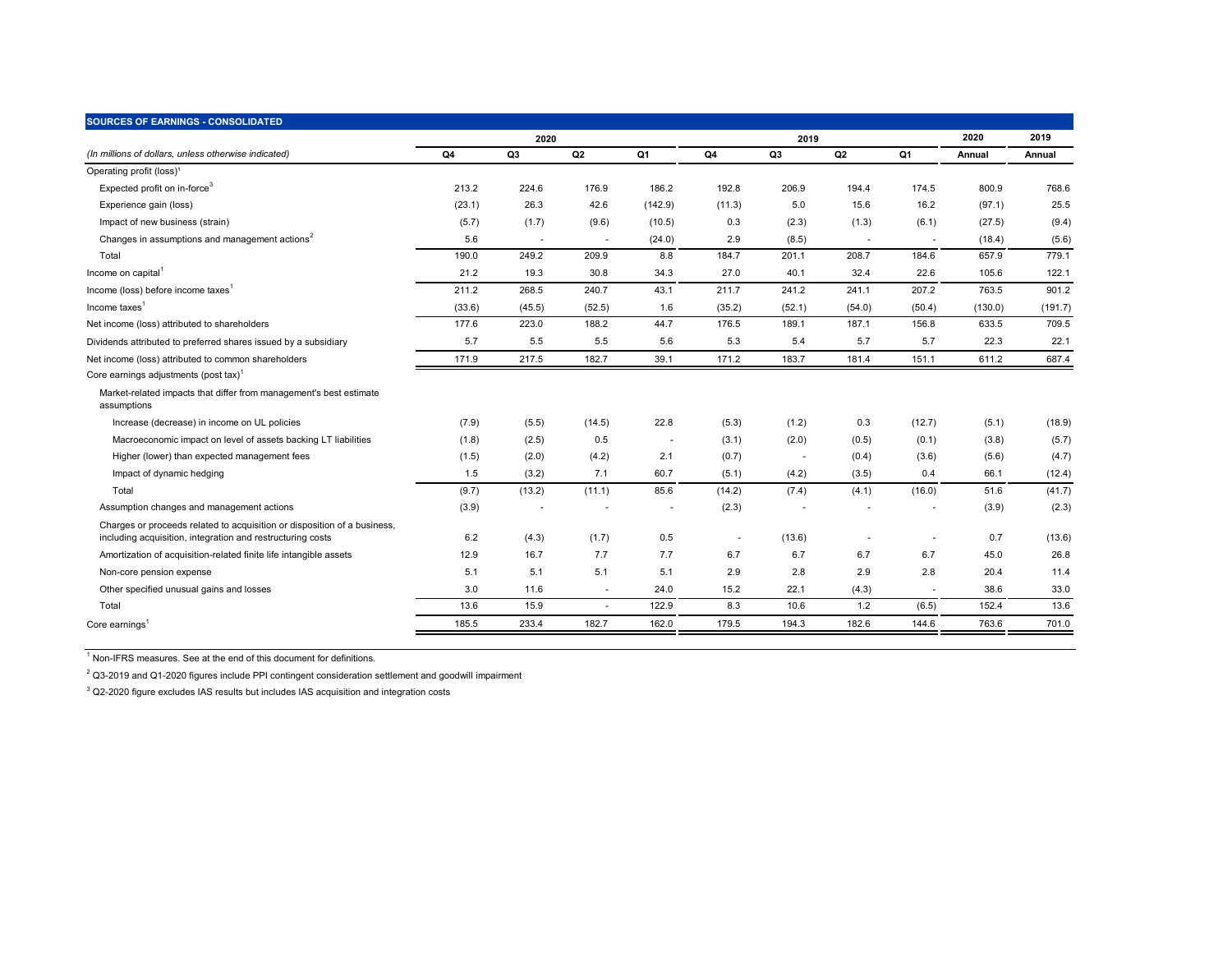| <b>SOURCES OF EARNINGS BY LINE OF BUSINESS - INDIVIDUAL INSURANCE</b>                                                                  |                          |        |        |        |        |                |        |        |        |        |
|----------------------------------------------------------------------------------------------------------------------------------------|--------------------------|--------|--------|--------|--------|----------------|--------|--------|--------|--------|
|                                                                                                                                        |                          | 2020   |        |        |        | 2019           |        | 2020   | 2019   |        |
| (In millions of dollars, unless otherwise indicated)                                                                                   | Q4                       | Q3     | Q2     | Q1     | Q4     | Q <sub>3</sub> | Q2     | Q1     | Annual | Annual |
| Operating profit (loss) <sup>1</sup>                                                                                                   |                          |        |        |        |        |                |        |        |        |        |
| Expected profit on in-force                                                                                                            | 92.1                     | 94.0   | 90.0   | 85.6   | 88.8   | 91.1           | 86.9   | 84.1   | 361.7  | 350.9  |
| Experience gain (loss)                                                                                                                 | 15.2                     | 17.7   | 19.7   | (42.5) | (6.3)  | 7.8            | 8.9    | 8.9    | 10.1   | 19.3   |
| Impact of new business (strain)                                                                                                        | (2.2)                    | $1.2$  | (7.7)  | (7.4)  | 2.5    | 0.6            | (0.1)  | (3.0)  | (16.1) | ٠      |
| Changes in assumptions and management actions <sup>2</sup>                                                                             | 4.4                      |        |        | (24.0) | 2.4    | (8.5)          |        |        | (19.6) | (6.1)  |
| Total                                                                                                                                  | 109.5                    | 112.9  | 102.0  | 11.7   | 87.4   | 91.0           | 95.7   | 90.0   | 336.1  | 364.1  |
| Income on capital <sup>1</sup>                                                                                                         | 17.9                     | 18.3   | 20.8   | 25.0   | 19.8   | 28.6           | 25.1   | 19.1   | 82.0   | 92.6   |
| Income (loss) before income taxes <sup>1</sup>                                                                                         | 127.4                    | 131.2  | 122.8  | 36.7   | 107.2  | 119.6          | 120.8  | 109.1  | 418.1  | 456.7  |
| Income taxes $1$                                                                                                                       | (26.6)                   | (20.7) | (22.3) | 2.5    | (10.2) | (20.9)         | (23.6) | (24.8) | (67.1) | (79.5) |
| Net income (loss) attributed to shareholders                                                                                           | 100.8                    | 110.5  | 100.5  | 39.2   | 97.0   | 98.7           | 97.2   | 84.3   | 351.0  | 377.2  |
| Dividends attributed to preferred shares issued by a subsidiary                                                                        | 4.0                      | 3.9    | 4.1    | 4.4    | 4.3    | 4.4            | 4.5    | 4.5    | 16.4   | 17.7   |
| Net income (loss) attributed to common shareholders                                                                                    | 96.8                     | 106.6  | 96.4   | 34.8   | 92.7   | 94.3           | 92.7   | 79.8   | 334.6  | 359.5  |
| Core earnings adjustments (post tax) <sup>1</sup>                                                                                      |                          |        |        |        |        |                |        |        |        |        |
| Market-related impacts that differ from management's best estimate<br>assumptions                                                      |                          |        |        |        |        |                |        |        |        |        |
| Increase (decrease) in income on UL policies                                                                                           | (7.9)                    | (5.5)  | (14.5) | 22.8   | (5.3)  | (1.2)          | 0.3    | (12.7) | (5.1)  | (18.9) |
| Macroeconomic impact on level of assets backing LT liabilities                                                                         | (1.8)                    | (2.5)  | 0.5    |        | (3.1)  | (2.0)          | (0.5)  | (0.1)  | (3.8)  | (5.7)  |
| Total                                                                                                                                  | (9.7)                    | (8.0)  | (14.0) | 22.8   | (8.4)  | (3.2)          | (0.2)  | (12.8) | (8.9)  | (24.6) |
| Assumption changes and management actions                                                                                              | (3.3)                    |        |        |        | (1.6)  |                |        |        | (3.3)  | (1.6)  |
| Charges or proceeds related to acquisition or disposition of a business,<br>including acquisition, integration and restructuring costs | $\overline{\phantom{a}}$ | (4.9)  | ٠      |        | ٠      | (13.6)         |        |        | (4.9)  | (13.6) |
| Amortization of acquisition-related finite life intangible assets                                                                      | 1.9                      | 1.9    | 1.9    | 1.8    | 1.9    | 2.0            | 2.0    | 2.0    | 7.5    | 7.9    |
| Non-core pension expense                                                                                                               | 2.2                      | 2.2    | 2.2    | 2.2    | 1.2    | 1.2            | 1.2    | 1.2    | 8.8    | 4.8    |
| Other specified unusual gains and losses                                                                                               | 5.8                      | 8.3    | $\sim$ | 24.0   | 11.3   | 22.1           | (3.3)  |        | 38.1   | 30.1   |
| Total                                                                                                                                  | (3.1)                    | (0.5)  | (9.9)  | 50.8   | 4.4    | 8.5            | (0.3)  | (9.6)  | 37.3   | 3.0    |
| Core earnings $1$                                                                                                                      | 93.7                     | 106.1  | 86.5   | 85.6   | 97.1   | 102.8          | 92.4   | 70.2   | 371.9  | 362.5  |
|                                                                                                                                        |                          |        |        |        |        |                |        |        |        |        |

<sup>1</sup> Non-IFRS measures. See at the end of this document for definitions.

 $^2$  Q3-2019 and Q1-2020 figures include PPI contingent consideration settlement and goodwill impairment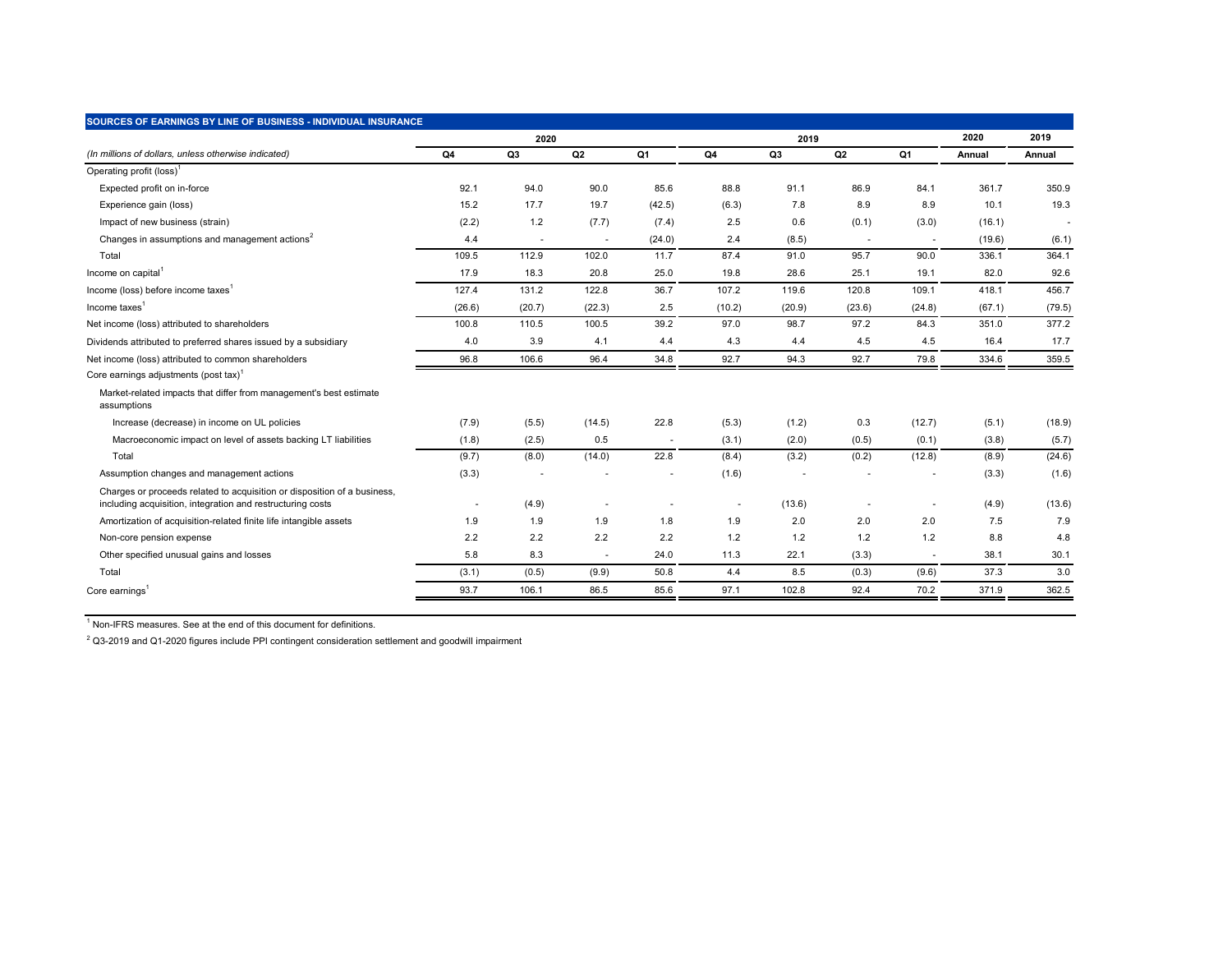| SOURCES OF EARNINGS BY LINE OF BUSINESS - INDIVIDUAL WEALTH MANAGEMENT                                                                 |                          |       |                |                          |        |        |        |        |        |        |
|----------------------------------------------------------------------------------------------------------------------------------------|--------------------------|-------|----------------|--------------------------|--------|--------|--------|--------|--------|--------|
|                                                                                                                                        |                          | 2020  |                |                          |        | 2019   |        |        | 2020   | 2019   |
| (In millions of dollars, unless otherwise indicated)                                                                                   | Q4                       | Q3    | Q <sub>2</sub> | Q1                       | Q4     | Q3     | Q2     | Q1     | Annual | Annual |
| Operating profit (loss) <sup>1</sup>                                                                                                   |                          |       |                |                          |        |        |        |        |        |        |
| Expected profit on in-force                                                                                                            | 65.4                     | 64.5  | 51.6           | 57.4                     | 60.6   | 61.8   | 58.6   | 46.7   | 238.9  | 227.7  |
| Experience gain (loss)                                                                                                                 | (15.4)                   | 4.8   | 10.3           | (86.2)                   | (3.0)  | 6.1    | 0.5    | 2.9    | (86.5) | 6.5    |
| Impact of new business (strain)                                                                                                        | $\overline{\phantom{a}}$ |       |                |                          |        |        |        |        |        | $\sim$ |
| Changes in assumptions and management actions                                                                                          | (1.3)                    |       |                | ×                        | (1.0)  |        |        | ٠      | (1.3)  | (1.0)  |
| Total                                                                                                                                  | 48.7                     | 69.3  | 61.9           | (28.8)                   | 56.6   | 67.9   | 59.1   | 49.6   | 151.1  | 233.2  |
| Income on capital <sup>1</sup>                                                                                                         | 4.6                      | 4.3   | 3.8            | 2.6                      | 0.4    | 3.2    | 0.9    | (1.7)  | 15.3   | 2.8    |
| Income (loss) before income taxes <sup>1</sup>                                                                                         | 53.3                     | 73.6  | 65.7           | (26.2)                   | 57.0   | 71.1   | 60.0   | 47.9   | 166.4  | 236.0  |
| Income taxes $1$                                                                                                                       | (16.1)                   | (0.4) | (28.2)         | 2.6                      | (14.5) | (18.4) | (15.4) | (12.9) | (42.1) | (61.2) |
| Net income (loss) attributed to shareholders                                                                                           | 37.2                     | 73.2  | 37.5           | (23.6)                   | 42.5   | 52.7   | 44.6   | 35.0   | 124.3  | 174.8  |
| Dividends attributed to preferred shares issued by a subsidiary                                                                        | 0.9                      | 1.0   | 0.8            | 0.6                      | 0.6    | 0.7    | 0.6    | 0.6    | 3.3    | 2.5    |
| Net income (loss) attributed to common shareholders                                                                                    | 36.3                     | 72.2  | 36.7           | (24.2)                   | 41.9   | 52.0   | 44.0   | 34.4   | 121.0  | 172.3  |
| Core earnings adjustments (post tax)                                                                                                   |                          |       |                |                          |        |        |        |        |        |        |
| Market-related impacts that differ from management's best estimate<br>assumptions                                                      |                          |       |                |                          |        |        |        |        |        |        |
| Higher (lower) than expected management fees                                                                                           | (1.5)                    | (2.0) | (4.2)          | 2.1                      | (0.7)  |        | (0.4)  | (3.6)  | (5.6)  | (4.7)  |
| Impact of dynamic hedging                                                                                                              | 1.5                      | (3.2) | 7.1            | 60.7                     | (5.1)  | (4.2)  | (3.5)  | 0.4    | 66.1   | (12.4) |
| Total                                                                                                                                  |                          | (5.2) | 2.9            | 62.8                     | (5.8)  | (4.2)  | (3.9)  | (3.2)  | 60.5   | (17.1) |
| Assumption changes and management actions                                                                                              | 1.0                      |       |                |                          | 0.7    |        |        |        | 1.0    | 0.7    |
| Charges or proceeds related to acquisition or disposition of a business,<br>including acquisition, integration and restructuring costs | $\overline{\phantom{a}}$ | (1.1) | (8.3)          |                          |        |        |        |        | (9.4)  |        |
| Amortization of acquisition-related finite life intangible assets                                                                      | 3.3                      | 3.0   | 3.2            | 3.3                      | 3.3    | 3.2    | 3.2    | 3.1    | 12.8   | 12.8   |
| Non-core pension expense                                                                                                               | 0.9                      | 0.9   | 0.9            | 0.9                      | 0.5    | 0.5    | 0.5    | 0.5    | 3.6    | 2.0    |
| Other specified unusual gains and losses                                                                                               | 2.1                      | 1.9   | ä,             | $\overline{\phantom{a}}$ | 1.4    | $\sim$ | (0.5)  | ٠      | 4.0    | 0.9    |
| Total                                                                                                                                  | 7.3                      | (0.5) | (1.3)          | 67.0                     | 0.1    | (0.5)  | (0.7)  | 0.4    | 72.5   | (0.7)  |
| Core earnings <sup>1</sup>                                                                                                             | 43.6                     | 71.7  | 35.4           | 42.8                     | 42.0   | 51.5   | 43.3   | 34.8   | 193.5  | 171.6  |

 $1$  Non-IFRS measures. See at the end of this document for definitions.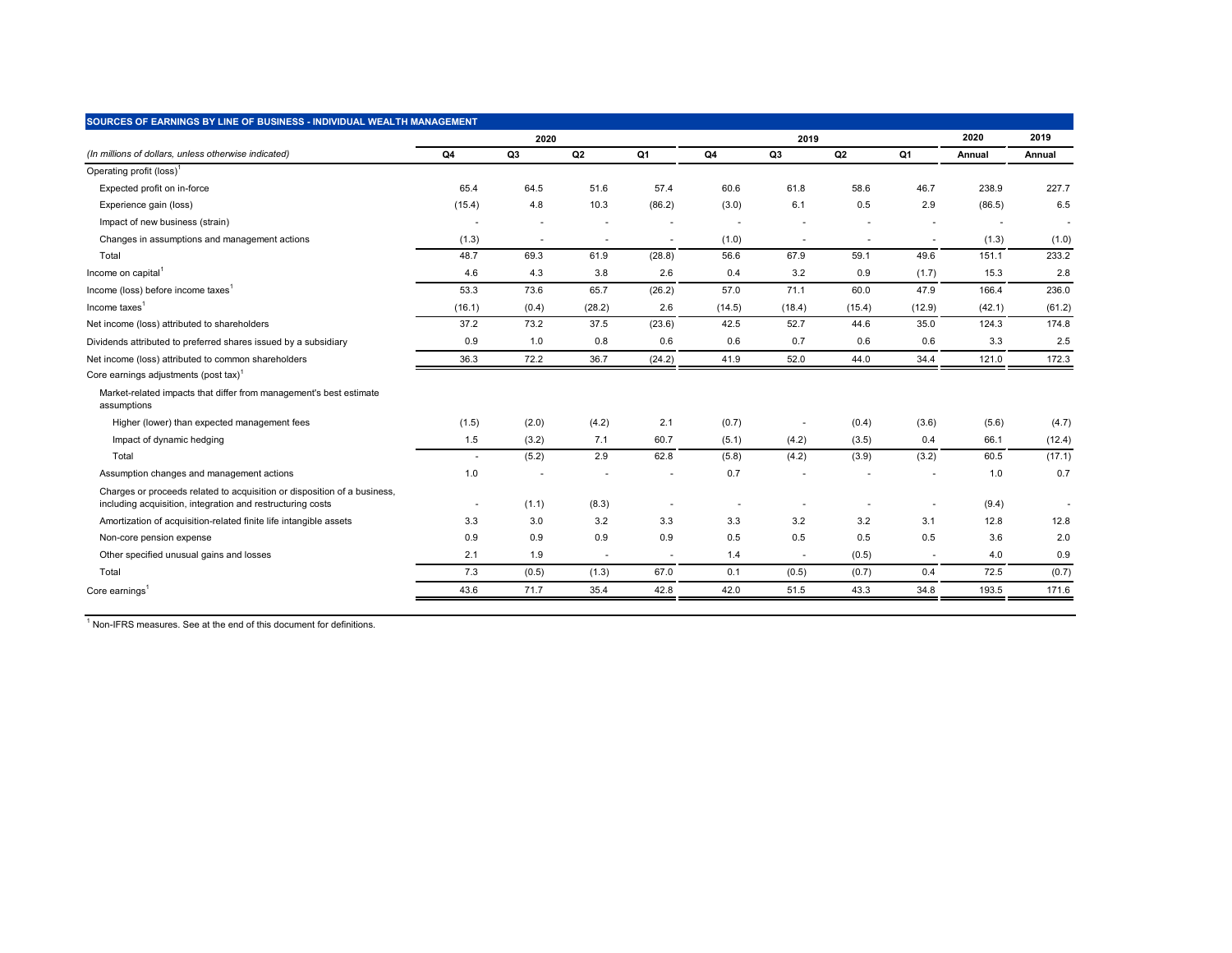| SOURCES OF EARNINGS BY LINE OF BUSINESS - GROUP INSURANCE                                                                              |       |                |        |                          |       |                          |                |       |                |        |
|----------------------------------------------------------------------------------------------------------------------------------------|-------|----------------|--------|--------------------------|-------|--------------------------|----------------|-------|----------------|--------|
|                                                                                                                                        |       | 2020           |        |                          |       | 2019                     |                |       | 2020           | 2019   |
| (In millions of dollars, unless otherwise indicated)                                                                                   | Q4    | Q3             | Q2     | Q1                       | Q4    | Q3                       | Q <sub>2</sub> | Q1    | Annual         | Annual |
| Operating profit (loss) <sup>1</sup>                                                                                                   |       |                |        |                          |       |                          |                |       |                |        |
| Expected profit on in-force                                                                                                            | 22.6  | 23.4           | 22.7   | 21.2                     | 25.6  | 32.3                     | 27.6           | 22.6  | 89.9           | 108.1  |
| Experience gain (loss)                                                                                                                 | (7.3) | 5.3            | 8.8    | (15.4)                   | (8.5) | (9.9)                    | 1.0            | 0.7   | (8.6)          | (16.7) |
| Impact of new business (strain)                                                                                                        |       |                |        |                          |       |                          |                |       | $\blacksquare$ |        |
| Changes in assumptions and management actions                                                                                          | (4.7) | $\blacksquare$ | $\sim$ | $\overline{\phantom{a}}$ | (6.7) | $\overline{\phantom{a}}$ |                | ٠     | (4.7)          | (6.7)  |
| Total                                                                                                                                  | 10.6  | 28.7           | 31.5   | 5.8                      | 10.4  | 22.4                     | 28.6           | 23.3  | 76.6           | 84.7   |
| Income on capital <sup>1</sup>                                                                                                         | (0.1) |                | 0.3    | 0.9                      | $1.2$ | 2.3                      | 1.2            | 1.2   | 1.1            | 5.9    |
| Income (loss) before income taxes <sup>1</sup>                                                                                         | 10.5  | 28.7           | 31.8   | 6.7                      | 11.6  | 24.7                     | 29.8           | 24.5  | 77.7           | 90.6   |
| Income taxes <sup>1</sup>                                                                                                              | (0.2) | (13.9)         | (2.0)  | 0.9                      | (2.4) | (6.5)                    | (8.0)          | (6.7) | (15.2)         | (23.6) |
| Net income (loss) attributed to shareholders                                                                                           | 10.3  | 14.8           | 29.8   | 7.6                      | 9.2   | 18.2                     | 21.8           | 17.8  | 62.5           | 67.0   |
| Dividends attributed to preferred shares issued by a subsidiary                                                                        | 0.4   | 0.4            | 0.4    | 0.4                      | 0.3   | 0.3                      | 0.3            | 0.5   | 1.6            | 1.4    |
| Net income (loss) attributed to common shareholders                                                                                    | 9.9   | 14.4           | 29.4   | 7.2                      | 8.9   | 17.9                     | 21.5           | 17.3  | 60.9           | 65.6   |
| Core earnings adjustments (post tax) <sup>1</sup>                                                                                      |       |                |        |                          |       |                          |                |       |                |        |
| Market-related impacts that differ from management's best estimate<br>assumptions                                                      |       |                |        |                          |       |                          |                |       |                |        |
| Assumption changes and management actions                                                                                              | 3.4   |                |        |                          | 4.8   |                          |                |       | 3.4            | 4.8    |
| Charges or proceeds related to acquisition or disposition of a business,<br>including acquisition, integration and restructuring costs | 0.7   | (0.2)          | 0.4    | 0.5                      |       |                          |                |       | 1.4            |        |
| Amortization of acquisition-related finite life intangible assets                                                                      | 2.0   | 2.0            | 2.0    | 2.0                      | 0.8   | 0.8                      | 0.8            | 0.9   | 8.0            | 3.3    |
| Non-core pension expense                                                                                                               | 1.6   | 1.6            | 1.6    | 1.6                      | 0.9   | 0.9                      | 0.9            | 0.9   | 6.4            | 3.6    |
| Other specified unusual gains and losses                                                                                               | 3.1   | 0.9            | $\sim$ |                          | 1.3   |                          | (0.3)          |       | 4.0            | 1.0    |
| Total                                                                                                                                  | 10.8  | 4.3            | 4.0    | 4.1                      | 7.8   | 1.7                      | 1.4            | 1.8   | 23.2           | 12.7   |
| Core earnings $1$                                                                                                                      | 20.7  | 18.7           | 33.4   | 11.3                     | 16.7  | 19.6                     | 22.9           | 19.1  | 84.1           | 78.3   |

<sup>1</sup> Non-IFRS measures. See at the end of this document for definitions.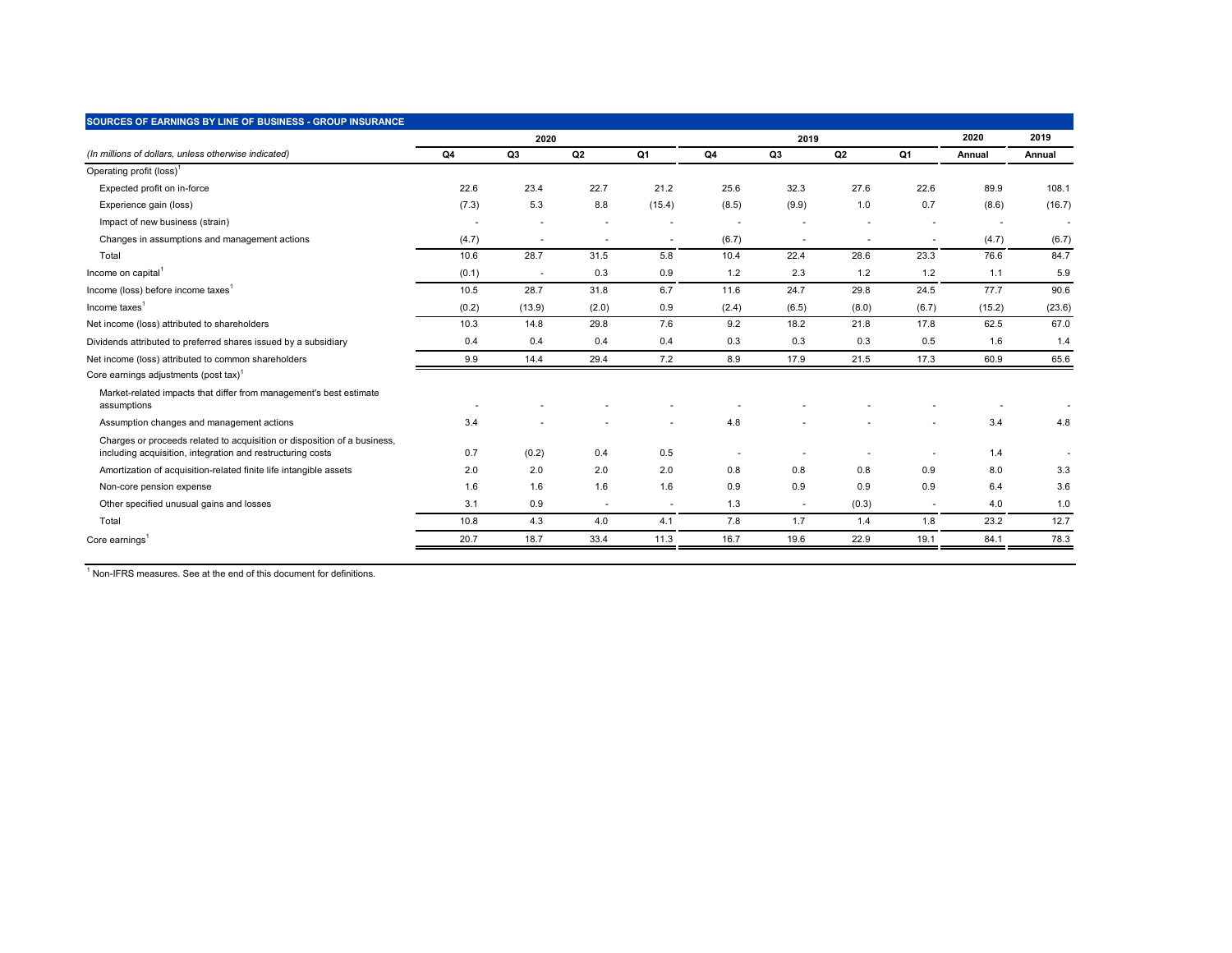| SOURCES OF EARNINGS BY LINE OF BUSINESS - GROUP SAVINGS AND RETIREMENT                                                                 |        | 2020           |                          |                          |       |                          |                          |        |        |        |
|----------------------------------------------------------------------------------------------------------------------------------------|--------|----------------|--------------------------|--------------------------|-------|--------------------------|--------------------------|--------|--------|--------|
|                                                                                                                                        |        |                | 2019                     | 2020                     | 2019  |                          |                          |        |        |        |
| (In millions of dollars, unless otherwise indicated)                                                                                   | Q4     | Q3             | Q2                       | Q1                       | Q4    | Q3                       | Q <sub>2</sub>           | Q1     | Annual | Annual |
| Operating profit (loss) <sup>1</sup>                                                                                                   |        |                |                          |                          |       |                          |                          |        |        |        |
| Expected profit on in-force                                                                                                            | 6.2    | 5.8            | 4.4                      | 5.9                      | 6.3   | 6.3                      | 6.4                      | 7.1    | 22.3   | 26.1   |
| Experience gain (loss)                                                                                                                 | (4.4)  | 2.7            | 4.1                      | 2.5                      | 0.5   | 4.4                      | 3.1                      | 2.1    | 4.9    | 10.1   |
| Impact of new business (strain)                                                                                                        | (0.1)  | (0.2)          | 0.2                      | (0.1)                    | (0.5) | (0.6)                    | 0.1                      | 0.1    | (0.2)  | (0.9)  |
| Changes in assumptions and management actions                                                                                          | 11.6   | $\blacksquare$ | $\overline{\phantom{a}}$ | $\overline{\phantom{a}}$ | 5.9   | $\overline{\phantom{a}}$ | $\overline{\phantom{a}}$ | $\sim$ | 11.6   | 5.9    |
| Total                                                                                                                                  | 13.3   | 8.3            | 8.7                      | 8.3                      | 12.2  | 10.1                     | 9.6                      | 9.3    | 38.6   | 41.2   |
| Income on capital <sup>1</sup>                                                                                                         | 1.4    | 1.1            | 1.3                      | 0.8                      | 0.7   | 0.9                      | 1.0                      | 0.5    | 4.6    | 3.1    |
| Income (loss) before income taxes <sup>1</sup>                                                                                         | 14.7   | 9.4            | 10.0                     | 9.1                      | 12.9  | 11.0                     | 10.6                     | 9.8    | 43.2   | 44.3   |
| Income taxes $1$                                                                                                                       | (3.6)  | (6.1)          | 2.0                      | (0.9)                    | (3.2) | (3.1)                    | (2.9)                    | (2.6)  | (8.6)  | (11.8) |
| Net income (loss) attributed to shareholders                                                                                           | 11.1   | 3.3            | 12.0                     | 8.2                      | 9.7   | 7.9                      | 7.7                      | 7.2    | 34.6   | 32.5   |
| Dividends attributed to preferred shares issued by a subsidiary                                                                        | 0.4    | 0.2            | 0.2                      | 0.2                      | 0.1   |                          | 0.3                      | 0.1    | 1.0    | 0.5    |
| Net income (loss) attributed to common shareholders                                                                                    | 10.7   | 3.1            | 11.8                     | 8.0                      | 9.6   | 7.9                      | 7.4                      | 7.1    | 33.6   | 32.0   |
| Core earnings adjustments (post tax) <sup>1</sup>                                                                                      |        |                |                          |                          |       |                          |                          |        |        |        |
| Market-related impacts that differ from management's best estimate<br>assumptions                                                      |        |                |                          |                          |       |                          |                          |        |        |        |
| Assumption changes and management actions                                                                                              | (8.5)  |                |                          | ٠                        | (4.4) |                          |                          |        | (8.5)  | (4.4)  |
| Charges or proceeds related to acquisition or disposition of a business,<br>including acquisition, integration and restructuring costs | $\sim$ | (0.3)          |                          |                          |       |                          |                          |        | (0.3)  |        |
| Amortization of acquisition-related finite life intangible assets                                                                      |        | 0.1            | 0.1                      | 0.1                      | 0.1   | 0.1                      | 0.1                      | 0.1    | 0.3    | 0.4    |
| Non-core pension expense                                                                                                               | 0.4    | 0.4            | 0.4                      | 0.4                      | 0.3   | 0.2                      | 0.3                      | 0.2    | 1.6    | 1.0    |
| Other specified unusual gains and losses                                                                                               | 1.0    | 0.5            | ÷.                       | $\overline{a}$           | 1.2   |                          | (0.2)                    |        | 1.5    | 1.0    |
| Total                                                                                                                                  | (7.1)  | 0.7            | 0.5                      | 0.5                      | (2.8) | 0.3                      | 0.2                      | 0.3    | (5.4)  | (2.0)  |
| Core earnings <sup>1</sup>                                                                                                             | 3.6    | 3.8            | 12.3                     | 8.5                      | 6.8   | 8.2                      | 7.6                      | 7.4    | 28.2   | 30.0   |

<sup>1</sup> Non-IFRS measures. See at the end of this document for definitions.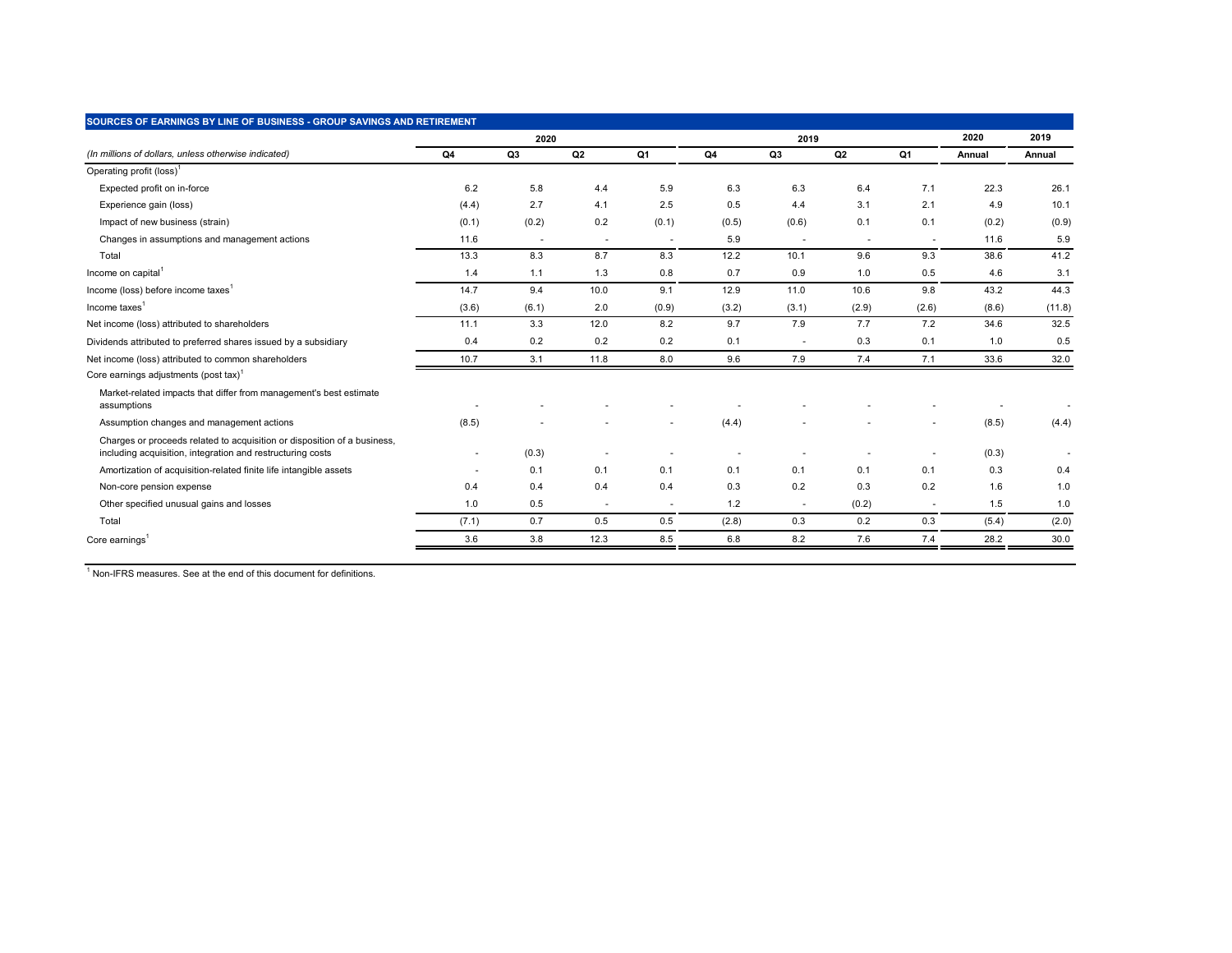| SOURCES OF EARNINGS BY LINE OF BUSINESS - US OPERATIONS                                                                                |        |                          |                          |       |                          |                          |                |                          |        |                          |
|----------------------------------------------------------------------------------------------------------------------------------------|--------|--------------------------|--------------------------|-------|--------------------------|--------------------------|----------------|--------------------------|--------|--------------------------|
|                                                                                                                                        |        | 2020                     |                          |       |                          | 2019                     | 2020           | 2019                     |        |                          |
| (In millions of dollars, unless otherwise indicated)                                                                                   | Q4     | Q3                       | Q2                       | Q1    | Q4                       | Q3                       | Q <sub>2</sub> | Q1                       | Annual | Annual                   |
| Operating profit (loss) <sup>1</sup>                                                                                                   |        |                          |                          |       |                          |                          |                |                          |        |                          |
| Expected profit on in-force <sup>2</sup>                                                                                               | 26.9   | 36.9                     | 8.2                      | 16.1  | 11.5                     | 15.4                     | 14.9           | 14.0                     | 88.1   | 55.8                     |
| Experience gain (loss)                                                                                                                 | (11.2) | (4.2)                    | (0.3)                    | (1.3) | 6.0                      | (3.4)                    | 2.1            | 1.6                      | (17.0) | 6.3                      |
| Impact of new business (strain)                                                                                                        | (3.4)  | (2.7)                    | (2.1)                    | (3.0) | (1.7)                    | (2.3)                    | (1.3)          | (3.2)                    | (11.2) | (8.5)                    |
| Changes in assumptions and management actions                                                                                          | (4.4)  | $\overline{\phantom{a}}$ | $\overline{\phantom{a}}$ | ٠     | 2.3                      | $\overline{\phantom{a}}$ |                | ٠                        | (4.4)  | 2.3                      |
| Total                                                                                                                                  | 7.9    | 30.0                     | 5.8                      | 11.8  | 18.1                     | 9.7                      | 15.7           | 12.4                     | 55.5   | 55.9                     |
| Income on capital <sup>1</sup>                                                                                                         | (2.6)  | (4.4)                    | 4.6                      | 5.0   | 4.9                      | 5.1                      | 4.2            | 3.5                      | 2.6    | 17.7                     |
| Income (loss) before income taxes <sup>1</sup>                                                                                         | 5.3    | 25.6                     | 10.4                     | 16.8  | 23.0                     | 14.8                     | 19.9           | 15.9                     | 58.1   | 73.6                     |
| Income taxes <sup>1</sup>                                                                                                              | 12.9   | (4.4)                    | (2.0)                    | (3.5) | (4.9)                    | (3.2)                    | (4.1)          | (3.4)                    | 3.0    | (15.6)                   |
| Net income (loss) attributed to shareholders                                                                                           | 18.2   | 21.2                     | 8.4                      | 13.3  | 18.1                     | 11.6                     | 15.8           | 12.5                     | 61.1   | 58.0                     |
| Dividends attributed to preferred shares issued by a subsidiary                                                                        |        |                          |                          | ٠     |                          | ٠                        |                |                          |        | $\overline{\phantom{a}}$ |
| Net income (loss) attributed to common shareholders                                                                                    | 18.2   | 21.2                     | 8.4                      | 13.3  | 18.1                     | 11.6                     | 15.8           | 12.5                     | 61.1   | 58.0                     |
| Core earnings adjustments (post tax) <sup>1</sup>                                                                                      |        |                          |                          |       |                          |                          |                |                          |        |                          |
| Market-related impacts that differ from management's best estimate<br>assumptions                                                      |        |                          |                          |       |                          |                          |                |                          |        |                          |
| Assumption changes and management actions                                                                                              | 3.5    |                          |                          | ٠     | (1.8)                    |                          |                | $\overline{\phantom{a}}$ | 3.5    | (1.8)                    |
| Charges or proceeds related to acquisition or disposition of a business,<br>including acquisition, integration and restructuring costs | 5.5    | 2.2                      | 6.2                      |       |                          |                          |                |                          | 13.9   |                          |
| Amortization of acquisition-related finite life intangible assets                                                                      | 5.7    | 9.7                      | 0.5                      | 0.5   | 0.6                      | 0.6                      | 0.6            | 0.6                      | 16.4   | 2.4                      |
| Non-core pension expense                                                                                                               |        |                          |                          |       |                          |                          |                |                          |        | $\overline{\phantom{a}}$ |
| Other specified unusual gains and losses                                                                                               | (9.0)  | $\overline{\phantom{a}}$ | $\overline{\phantom{a}}$ | ٠     | $\overline{\phantom{a}}$ | $\overline{\phantom{a}}$ | $\blacksquare$ | $\sim$                   | (9.0)  | $\overline{\phantom{a}}$ |
| Total                                                                                                                                  | 5.7    | 11.9                     | 6.7                      | 0.5   | (1.2)                    | 0.6                      | 0.6            | 0.6                      | 24.8   | 0.6                      |
| Core earnings $1$                                                                                                                      | 23.9   | 33.1                     | 15.1                     | 13.8  | 16.9                     | 12.2                     | 16.4           | 13.1                     | 85.9   | 58.6                     |

<sup>1</sup> Non-IFRS measures. See at the end of this document for definitions.

2 Q2-2020 figure excludes IAS results but includes IAS acquisition and integration costs